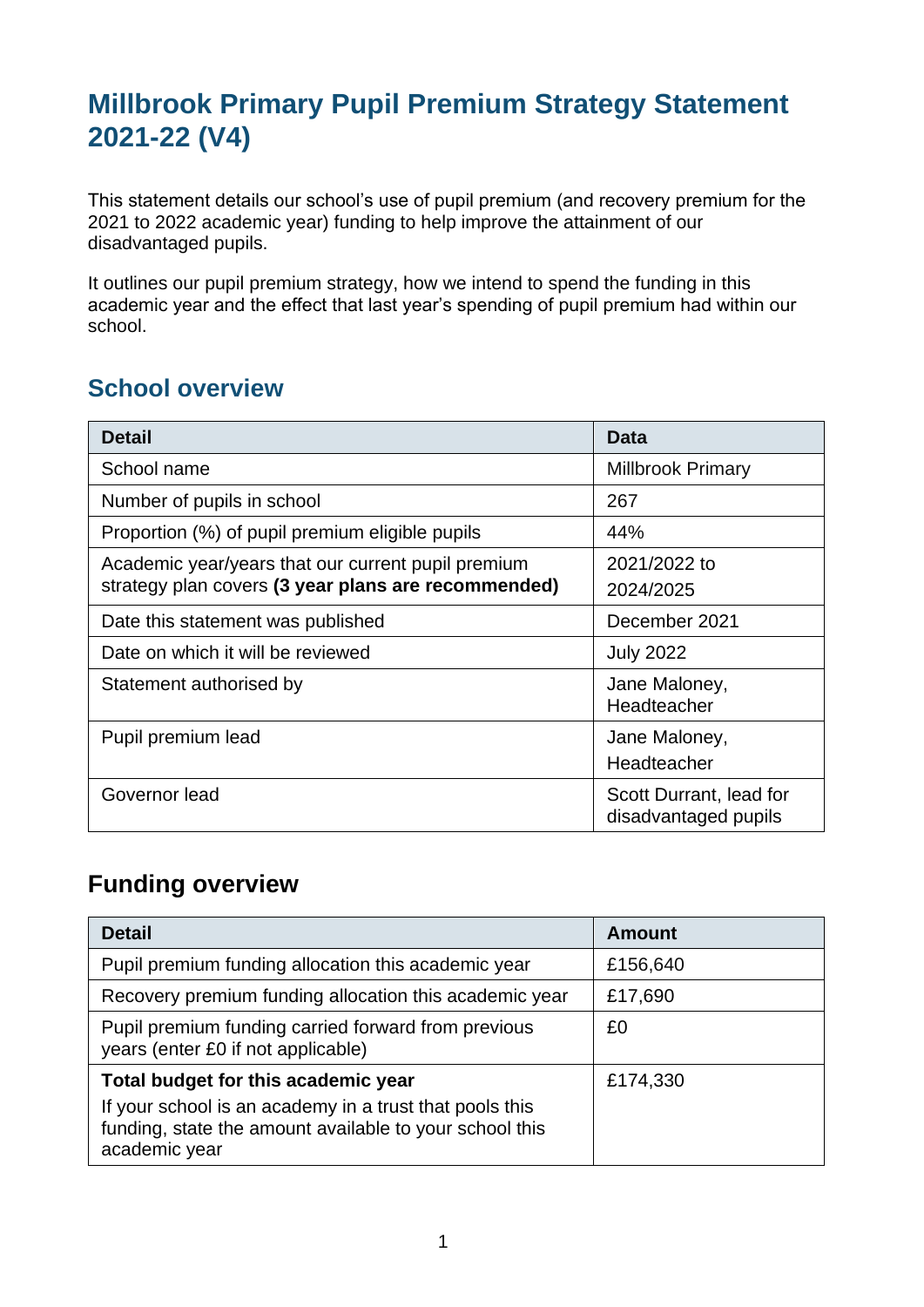# **Part A: Pupil premium strategy plan**

### **Statement of intent**

At Millbrook Primary School, our intention is that all pupils, irrespective of their background or the challenges they face, make good progress and achieve high attainment across all subject areas. The focus of our pupil premium strategy is to support disadvantaged pupils to achieve that goal, including progress for those who are already high attainers.

We will consider the challenges faced by vulnerable pupils, such as those who have a social worker, with SEND, EHCP's and young carers. The activity we have outlined in this statement is also intended to support their needs, regardless of whether they are disadvantaged or not.

High-quality teaching is at the heart of our approach, with a focus on areas in which disadvantaged pupils require the most support. This is proven to have the greatest impact on closing the disadvantage attainment gap and at the same time will benefit the non-disadvantaged pupils in our school. Implicit in the intended outcomes detailed below, is the intention that non-disadvantaged pupils' attainment will be sustained and improved alongside progress for their disadvantaged peers.

Our strategy is also integral to wider school plans for education recovery, notably in its targeted support through the National Tutoring Programme and additional school led interventions for pupils whose education has been worst affected, including nondisadvantaged pupils.

Our approach will be responsive to common challenges and individual needs, rooted in robust diagnostic assessment, not assumptions about the impact of disadvantage. The approaches we have adopted complement each other to help pupils excel. To ensure they are effective we will:

- ensure disadvantaged pupils are challenged in the work that they're set
- act early to intervene at the point need is identified
- adopt a whole school approach in which all staff take responsibility for disadvantaged pupils' outcomes and raise expectations of what they can achieve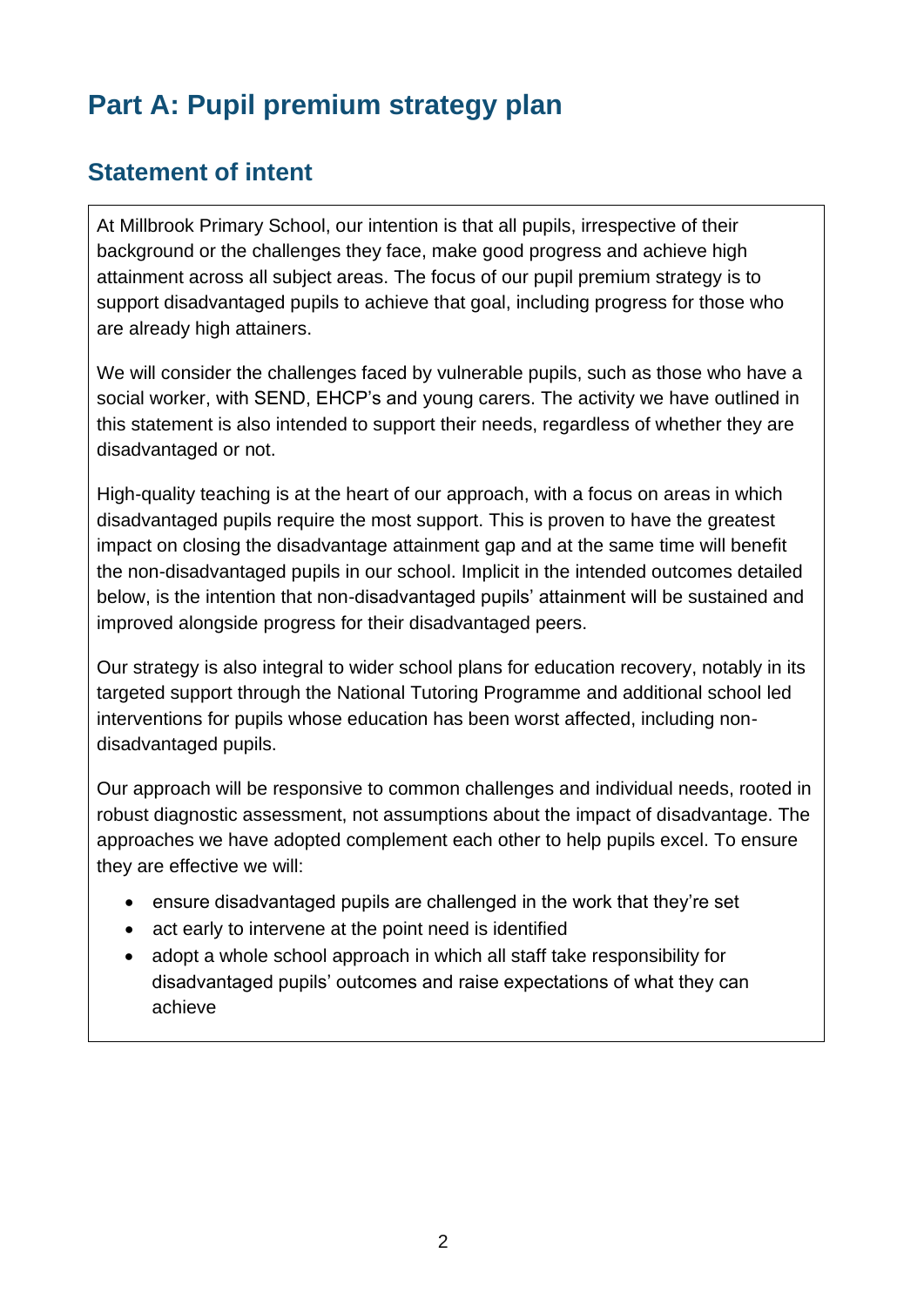## **Challenges**

This details the key challenges to achievement that we have identified among our disadvantaged pupils.

| <b>Challenge</b><br>number | <b>Detail of challenge</b>                                                                                                                                                                                                                                                                                                                                                                                                                                                                                                                                                     |
|----------------------------|--------------------------------------------------------------------------------------------------------------------------------------------------------------------------------------------------------------------------------------------------------------------------------------------------------------------------------------------------------------------------------------------------------------------------------------------------------------------------------------------------------------------------------------------------------------------------------|
| 1                          | Assessments, observations, and discussions with pupils indicate<br>underdeveloped oral language skills and vocabulary gaps among many<br>disadvantaged pupils. These are evident from Nursery through to KS2<br>and in general, are more prevalent among our disadvantaged pupils<br>than their peers.                                                                                                                                                                                                                                                                         |
| $\overline{2}$             | Assessments, observations, and discussions with pupils suggest<br>disadvantaged pupils generally have greater difficulties with phonics<br>and early reading than their peers. This negatively impacts their<br>development as readers.                                                                                                                                                                                                                                                                                                                                        |
| 3                          | Internal and external (where available) assessments indicate that writing<br>attainment among disadvantaged pupils is significantly below that of<br>non-disadvantaged pupils.                                                                                                                                                                                                                                                                                                                                                                                                 |
|                            | On entry to Reception class in the last 3 years, between 70 - 85% of our<br>disadvantaged pupils arrive below age-related expectations compared<br>to 65 - 80% of other pupils. This gap remains steady to the end of KS2.                                                                                                                                                                                                                                                                                                                                                     |
| 4                          | Internal and external (where available) assessments indicate that<br>mathematics attainment among disadvantaged pupils is significantly<br>below that of non-disadvantaged pupils. There is a $10 - 20\%$ gap<br>across the school between disadvantaged and non-disadvantaged<br>pupils.                                                                                                                                                                                                                                                                                      |
| 5                          | Our assessments and observations indicate that the education and<br>wellbeing of many of our disadvantaged pupils have been impacted by<br>partial school closures to a greater extent than for other pupils. These<br>findings are supported by national studies.                                                                                                                                                                                                                                                                                                             |
|                            | This has resulted in significant knowledge gaps leading to pupils falling<br>further behind age-related expectations, especially in maths and writing.                                                                                                                                                                                                                                                                                                                                                                                                                         |
| 6                          | Our assessments, observations and discussions with pupils and families<br>have identified social and emotional issues for many pupils, notably due<br>to anti-social behaviour in the community, a rise in families facing<br>poverty, increase in domestic violence, and a lack of enrichment<br>opportunities during school closure. These challenges particularly affect<br>disadvantaged pupils, including their attainment.<br>Teacher referrals for support have markedly increased during the<br>pandemic and the number of families requiring Level $2 - 4$ support 48 |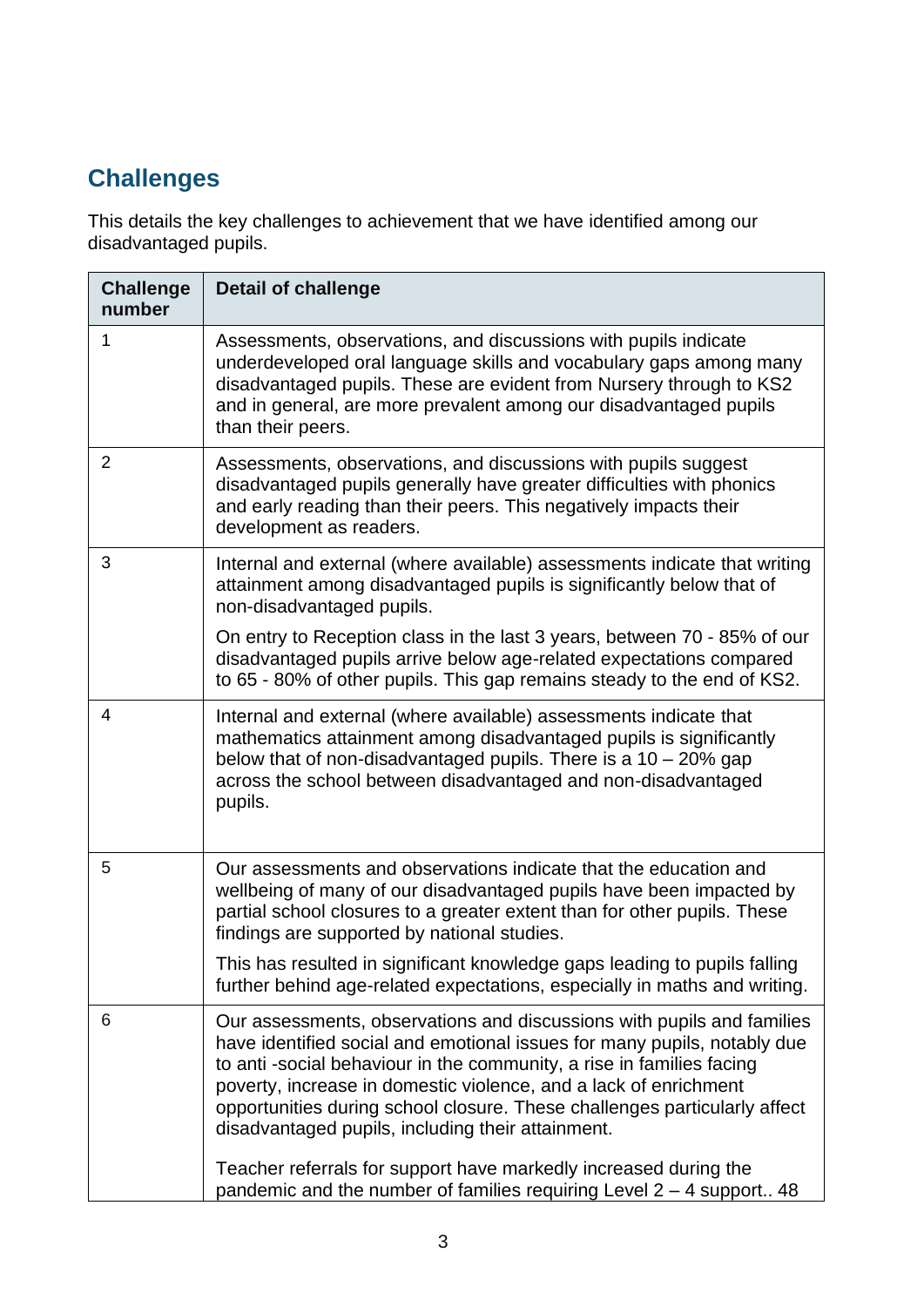| pupils (44 of whom are disadvantaged) currently require additional<br>support with social and emotional needs, with 34 (28 of whom are<br>disadvantaged) receiving small group interventions.                                                           |
|---------------------------------------------------------------------------------------------------------------------------------------------------------------------------------------------------------------------------------------------------------|
| Our attendance data over the last 3 years indicates that attendance<br>among disadvantaged pupils has been between 2 - 5% lower than for<br>non-disadvantaged pupils.                                                                                   |
| On average 4.2% of disadvantaged pupils have been 'persistently<br>absent' compared to 1.6% of their peers during that period. Our<br>assessments and observations indicate that absenteeism is negatively<br>impacting disadvantaged pupils' progress. |

#### **Intended outcomes**

This explains the outcomes we are aiming for **by the end of our current strategy plan**, and how we will measure whether they have been achieved.

| <b>Intended outcome</b>                                                                                                                                                           | <b>Success criteria</b>                                                                                                                                                                                                                                                                                                                                                   |
|-----------------------------------------------------------------------------------------------------------------------------------------------------------------------------------|---------------------------------------------------------------------------------------------------------------------------------------------------------------------------------------------------------------------------------------------------------------------------------------------------------------------------------------------------------------------------|
| Improved oral<br>language skills and<br>vocabulary among<br>disadvantaged pupils.                                                                                                 | Assessments and observations indicate significantly<br>improved oral language among disadvantaged pupils. This<br>is evident when triangulated with other sources of<br>evidence, including engagement in lessons, book scrutiny<br>and ongoing formative assessment.                                                                                                     |
| Improved reading<br>attainment among<br>disadvantaged pupils.                                                                                                                     | KS2 reading outcomes in 2024/25 show that more than<br>75% of disadvantaged pupils met the expected standard.                                                                                                                                                                                                                                                             |
| Improved writing<br>attainment among<br>disadvantaged pupils                                                                                                                      | KS2 writing outcomes in 2024/25 show that more than 75%<br>of disadvantaged pupils met the expected standard.                                                                                                                                                                                                                                                             |
| Improved maths<br>attainment for<br>disadvantaged pupils at<br>the end of KS2.                                                                                                    | KS2 maths outcomes in 2024/25 show that more than 80%<br>of disadvantaged pupils met the expected standard.                                                                                                                                                                                                                                                               |
| To achieve and sustain<br>improved wellbeing,<br>improved mental health<br>and reduction in anxiety<br>for all pupils in our<br>school, particularly our<br>disadvantaged pupils. | Sustained high levels of wellbeing from 2024/25<br>demonstrated by:<br>qualitative data from student voice, student and parent<br>$\bullet$<br>surveys and teacher observations<br>a significant reduction in minor behaviour incidents<br>٠<br>a significant increase in participation in enrichment<br>$\bullet$<br>activities, particularly among disadvantaged pupils |
| To achieve and sustain<br>improved attendance<br>for all pupils,                                                                                                                  | Sustained high attendance from 2024/25 demonstrated by:<br>the overall absence rate for all pupils being no more<br>than 4%, and the attendance gap between                                                                                                                                                                                                               |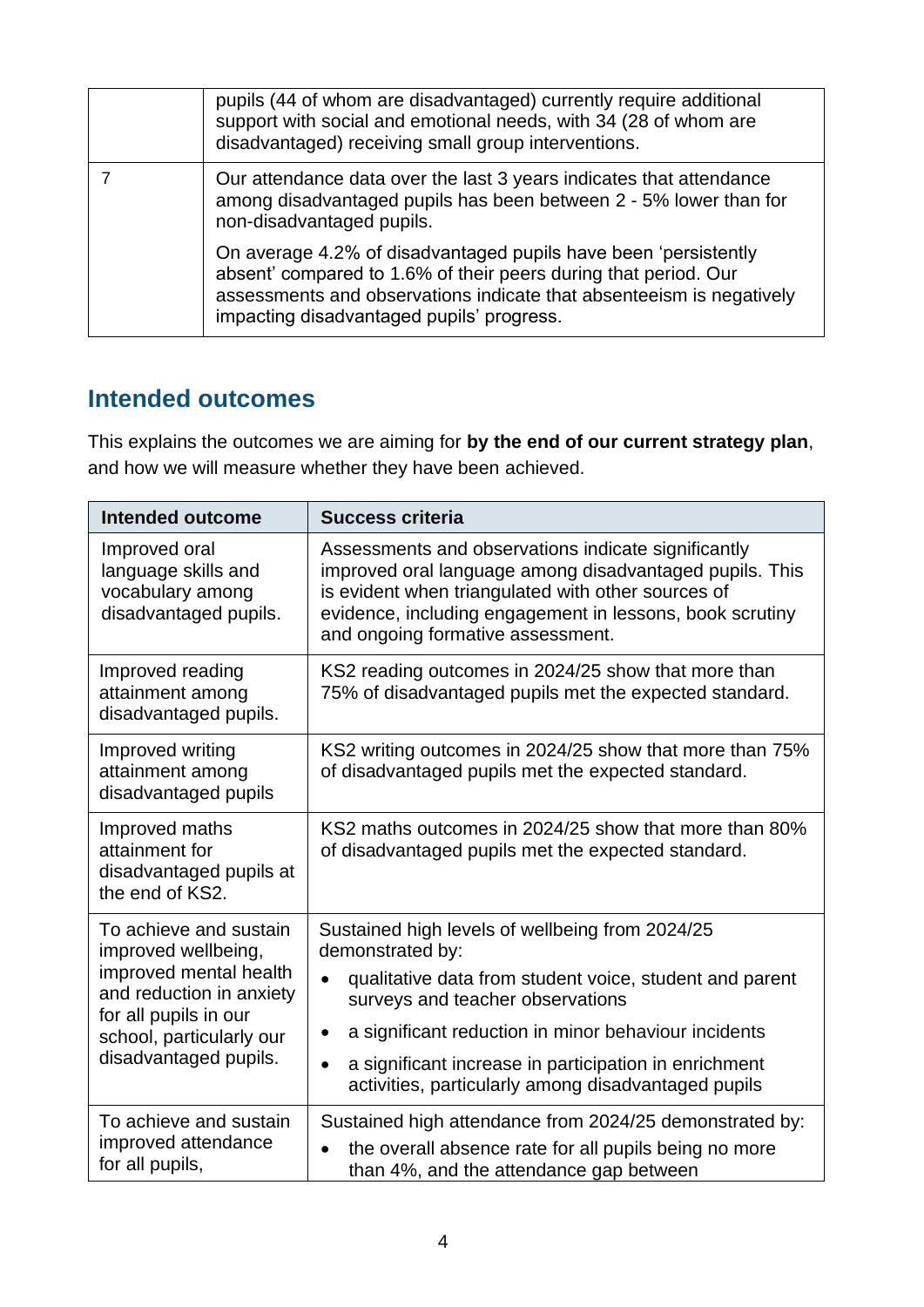| particularly our<br>disadvantaged pupils and their non-disadvantaged<br>disadvantaged pupils.<br>peers being reduced by 4%.                                           |
|-----------------------------------------------------------------------------------------------------------------------------------------------------------------------|
| the percentage of all pupils who are persistently absent<br>being below 1% and the figure among disadvantaged<br>pupils being no more than 2% lower than their peers. |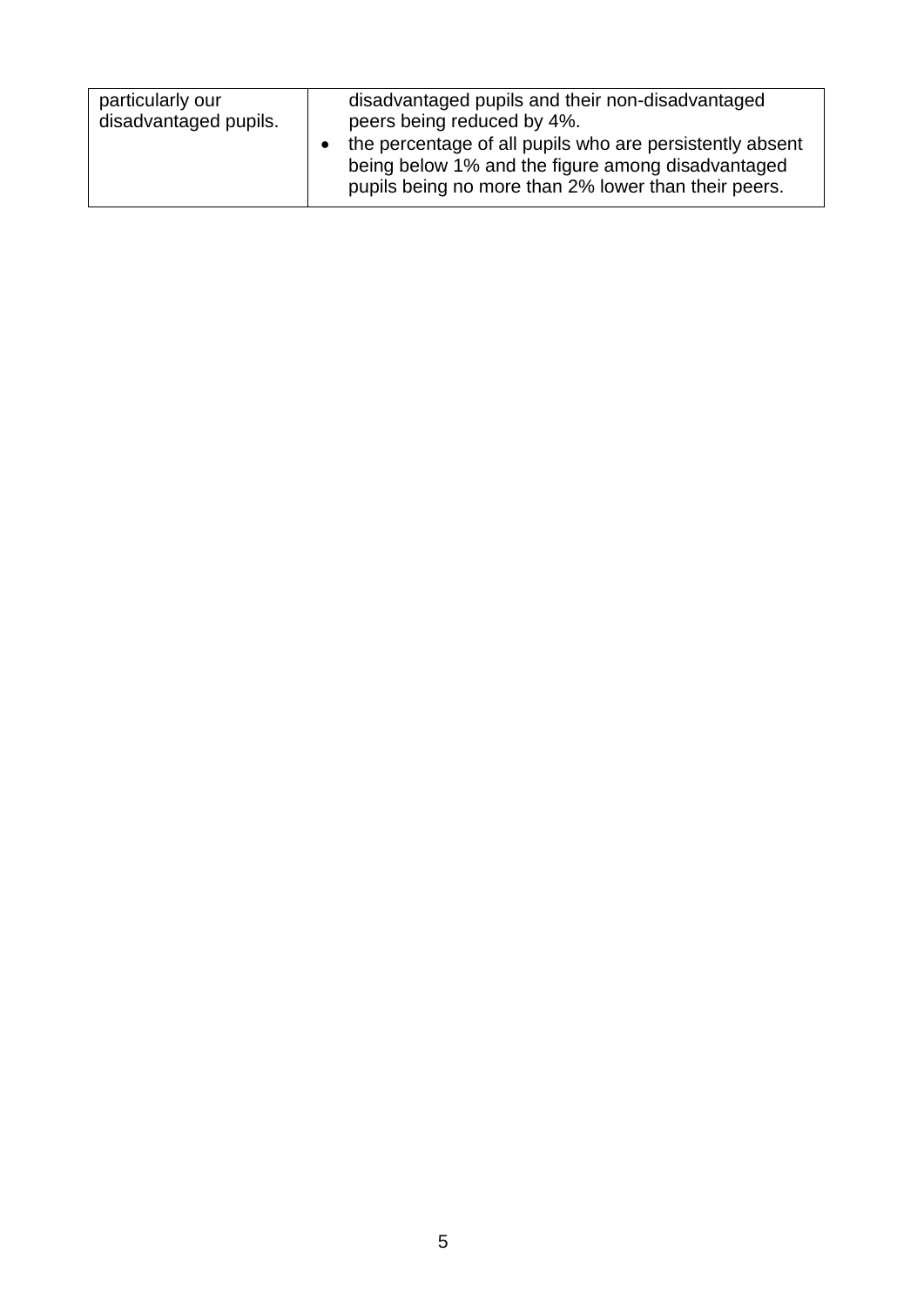### **Activity in this academic year**

This details how we intend to spend our pupil premium (and recovery premium funding) **this academic year** to address the challenges listed above.

### **Teaching (for example, CPD, recruitment and retention)**

Budgeted cost: **£62,350**

| <b>Activity</b>                                                                                                                                                                                                                                                                               | <b>Evidence that supports this</b><br>approach                                                                                                                                                                                                                                                                                                               | <b>Challenge</b><br>number(s)<br>addressed |
|-----------------------------------------------------------------------------------------------------------------------------------------------------------------------------------------------------------------------------------------------------------------------------------------------|--------------------------------------------------------------------------------------------------------------------------------------------------------------------------------------------------------------------------------------------------------------------------------------------------------------------------------------------------------------|--------------------------------------------|
| Purchase of standardised<br>diagnostic assessments.<br>Training for staff to ensure<br>assessments are interpreted<br>and administered correctly.                                                                                                                                             | Standardised tests can provide reliable<br>insights into the specific strengths and<br>weaknesses of each pupil to help<br>ensure they receive the correct<br>additional support through interventions<br>or teacher instruction:<br>Standardised tests   Assessing and<br><b>Monitoring Pupil Progress   Education</b><br><b>Endowment Foundation   EEF</b> | 1, 2, 3, 4                                 |
| Embedding dialogic activities<br>across the school<br>curriculum. These can<br>support pupils to articulate<br>key ideas, consolidate<br>understanding and extend<br>vocabulary.<br>We are a Voice 21 hub<br>school and invest in CPD to<br>develop oracy champions<br>throughout the school. | There is a strong evidence base that<br>suggests oral language interventions,<br>including dialogic activities such as<br>high-quality classroom discussion, are<br>inexpensive to implement with high<br>impacts on reading:<br>Voice 21: Improving Oracy (re-grant)  <br>EEF<br>(educationendowmentfoundation.org.u<br>$\mathsf{k}$                        | 1                                          |
| Purchase of Read, Write Inc.<br>which is a DFE proven<br>synthetic phonics<br>programme to secure<br>stronger phonics teaching<br>for all pupils.                                                                                                                                             | Phonics approaches have a strong<br>evidence base that indicates a positive<br>impact on the accuracy of word reading<br>(though not necessarily<br>comprehension), particularly for<br>disadvantaged pupils:<br><b>EEF</b> commissioned evaluations of<br>Read Write Inc. Phonics and   EEF<br>educationendowmentfoundation.org.u<br><u>k)</u>              | $\overline{2}$                             |
| Enhancement of our maths<br>teaching and curriculum<br>planning in line with DfE and<br>EEF guidance.                                                                                                                                                                                         | The DfE non-statutory guidance has<br>been produced in conjunction with the<br>National Centre for Excellence in the                                                                                                                                                                                                                                         | 3                                          |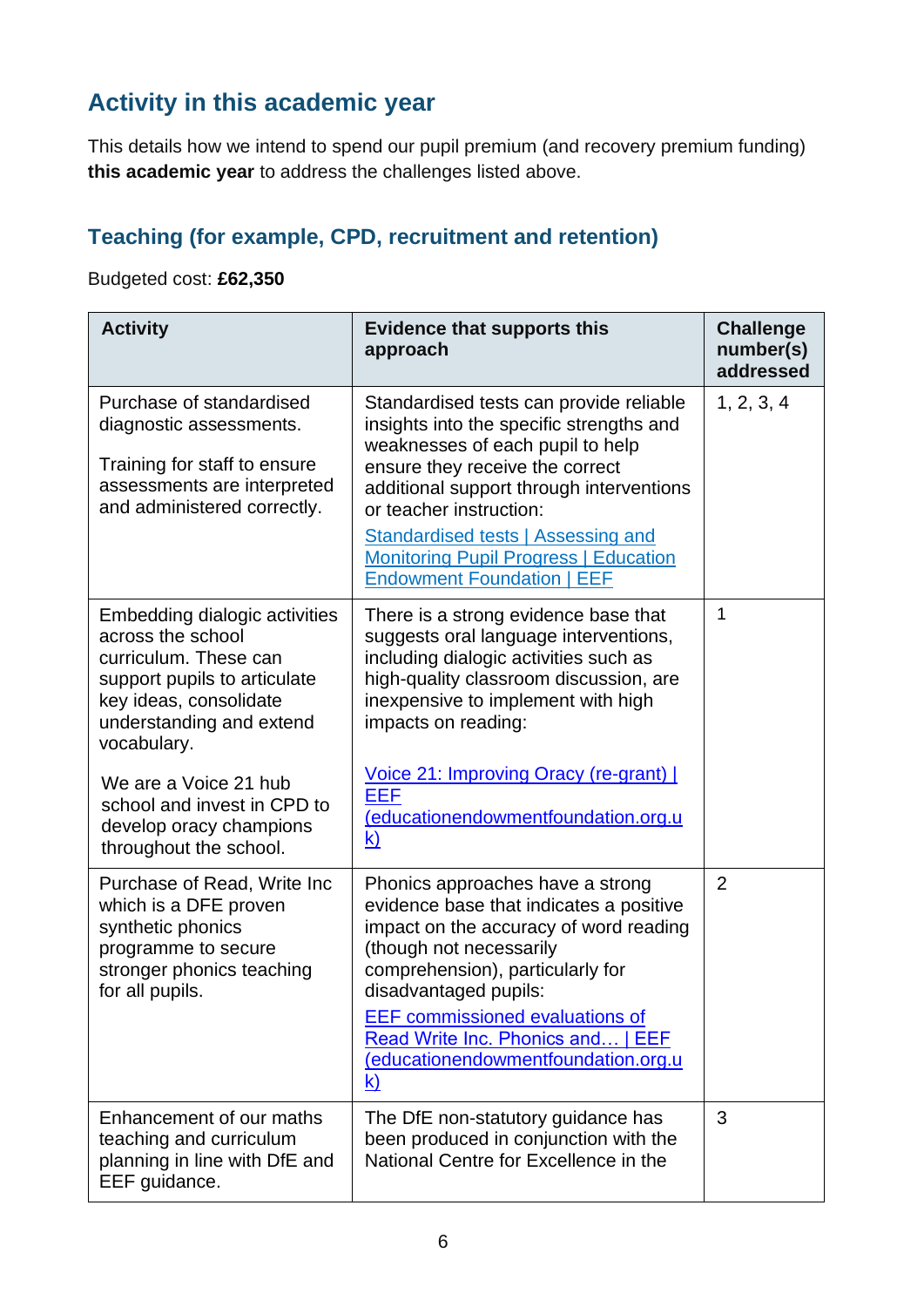| We have funded teacher<br>release time to embed key<br>elements of guidance in<br>school and to access Maths<br>Hub resources and CPD<br>(including Teaching for<br>Mastery training).                                                                                                                      | Teaching of Mathematics, drawing on<br>evidence-based approaches:<br>Maths_guidance_KS_1_and_2.pdf<br>(publishing.service.gov.uk)<br>The EEF guidance is based on a range<br>of the best available evidence:<br><b>Improving Mathematics in Key Stages</b><br>2 and 3<br><b>White Rose Maths   Free Maths</b><br><b>Teaching Resources   CPD Training</b> |   |
|-------------------------------------------------------------------------------------------------------------------------------------------------------------------------------------------------------------------------------------------------------------------------------------------------------------|-----------------------------------------------------------------------------------------------------------------------------------------------------------------------------------------------------------------------------------------------------------------------------------------------------------------------------------------------------------|---|
| Improve the quality of<br>personal, social, health and<br>emotional learning.<br>Whole staff training on<br>Jigsaw (PSHE). Jigsaw<br>holds children at its heart<br>and aims to equip them for<br>happy, healthy lives and to<br>be effective learners. It is a<br>whole school mindful<br>approach to PSHE | There is extensive evidence<br>associating childhood social and<br>emotional skills with improved<br>outcomes at school and in later life<br>(e.g., improved academic performance,<br>attitudes, behaviour and relationships<br>with peers):<br><b>Primary and Secondary PSHE lessons</b><br>fulfilling RSE   Jigsaw PSHE Ltd                             | 6 |

#### **Targeted academic support (for example, tutoring, one-to-one support structured interventions)**

#### Budgeted cost: **£76,740**

| <b>Activity</b>                                                                        | Evidence that supports this approach                                                                                                                 | <b>Challenge</b><br>number(s)<br>addressed |
|----------------------------------------------------------------------------------------|------------------------------------------------------------------------------------------------------------------------------------------------------|--------------------------------------------|
| Catch up literacy 1:1<br>tutoring and resources<br>to support<br>underachieving pupils | Catch up intervention is a proven<br>intervention to improve reading and writing.                                                                    | 1, 2, 3                                    |
|                                                                                        | Catch Up Literacy   EEF<br>(educationendowmentfoundation.org.uk)                                                                                     |                                            |
| Catch up numeracy 1:1<br>tutoring and resources<br>to support<br>underachieving pupils | Catch up intervention is a proven<br>intervention to improve mathematics.<br><b>Catch Up Numeracy   EEF</b><br>(educationendowmentfoundation.org.uk) | 1, 4                                       |
| Making words work and<br>Voice 21 programme to<br>improve oracy, listening,            | Oral language interventions can have a<br>positive impact on pupils' language skills.<br>Approaches that focus on speaking,                          | 1, 4                                       |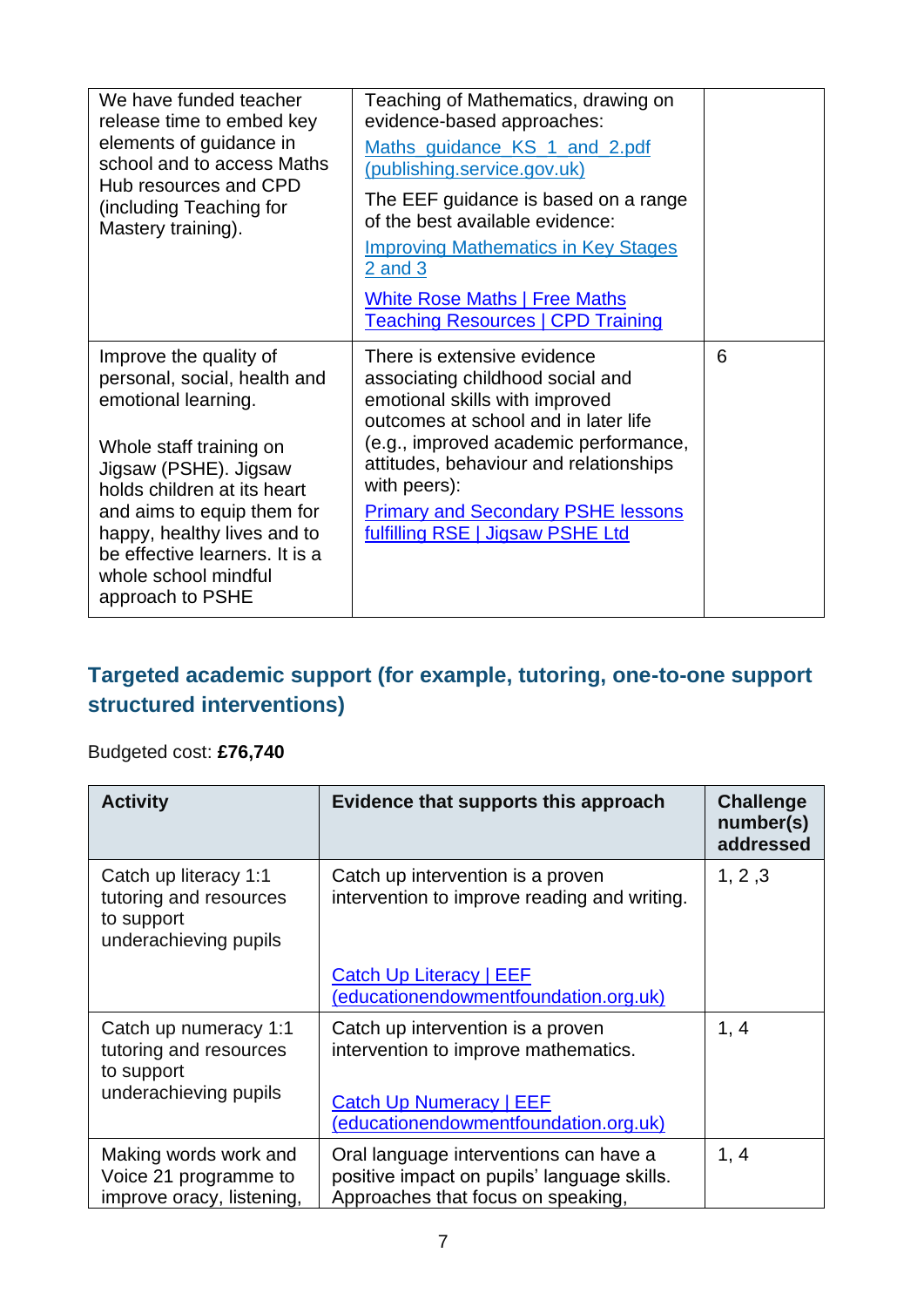| narrative and vocabulary<br>skills for disadvantaged<br>pupils who have<br>relatively low spoken<br>language skills.                                                                                                                                                                                                                                             | listening and a combination of the two<br>show positive impacts on attainment:<br>Voice 21: Improving Oracy (re-grant)   EEF<br>(educationendowmentfoundation.org.uk)<br>Oral language interventions   EEF<br>(educationendowmentfoundation.org.uk)                                                                                                                                                                                                                                                    |                |
|------------------------------------------------------------------------------------------------------------------------------------------------------------------------------------------------------------------------------------------------------------------------------------------------------------------------------------------------------------------|--------------------------------------------------------------------------------------------------------------------------------------------------------------------------------------------------------------------------------------------------------------------------------------------------------------------------------------------------------------------------------------------------------------------------------------------------------------------------------------------------------|----------------|
| <b>Additional Read, write</b><br>inc sessions targeted at<br>disadvantaged pupils<br>who require further<br>phonics support. This<br>will be delivered in<br>collaboration with our<br>local English hub.                                                                                                                                                        | Phonics approaches have a strong<br>evidence base indicating a positive impact<br>on pupils, particularly from disadvantaged<br>backgrounds. Targeted phonics<br>interventions have been shown to be more<br>effective when delivered as regular<br>sessions over a period up to 12 weeks:<br><b>EEF commissioned evaluations of Read</b><br>Write Inc. Phonics and   EEF<br>(educationendowmentfoundation.org.uk)<br><b>Phonics   Toolkit Strand   Education</b><br><b>Endowment Foundation   EEF</b> | $\overline{2}$ |
| Engaging with the<br><b>National Tutoring Pro-</b><br>gramme to provide a<br>blend of tuition,<br>mentoring and school-<br>led tutoring for pupils<br>whose education has<br>been most impacted by<br>the pandemic. A<br>significant proportion of<br>the pupils who receive<br>tutoring will be<br>disadvantaged, including<br>those who are high<br>attainers. | Tuition targeted at specific needs and<br>knowledge gaps can be an effective<br>method to support low attaining pupils or<br>those falling behind, both one-to-one:<br>https://tuitionhub.nationaltutoring.org.uk/<br>One to one tuition   EEF<br>(educationendowmentfoundation.org.uk)<br>And in small groups:<br><b>Small group tuition   Toolkit Strand  </b><br><b>Education Endowment Foundation   EEF</b>                                                                                        | 2,3,4,5        |
| Engaging with the ELSA<br>project (Emotional<br><b>Literacy Support</b><br>Assistants) to improved<br>wellbeing, mental health<br>and reduce anxiety for<br>all pupils in our school.<br>A significant proportion<br>of the pupils who receive<br>ELSA will be<br>disadvantaged.                                                                                 | One to one social and emotional support to<br>support vulnerable pupils who are under<br>achieving or at risk of under achieving.<br>Social and emotional learning   EEF<br>(educationendowmentfoundation.org.uk)<br><b>Resources for Emotional Literacy Support</b><br><b>Assistants - ELSA Support (elsa-</b><br>support.co.uk)                                                                                                                                                                      | 5, 6           |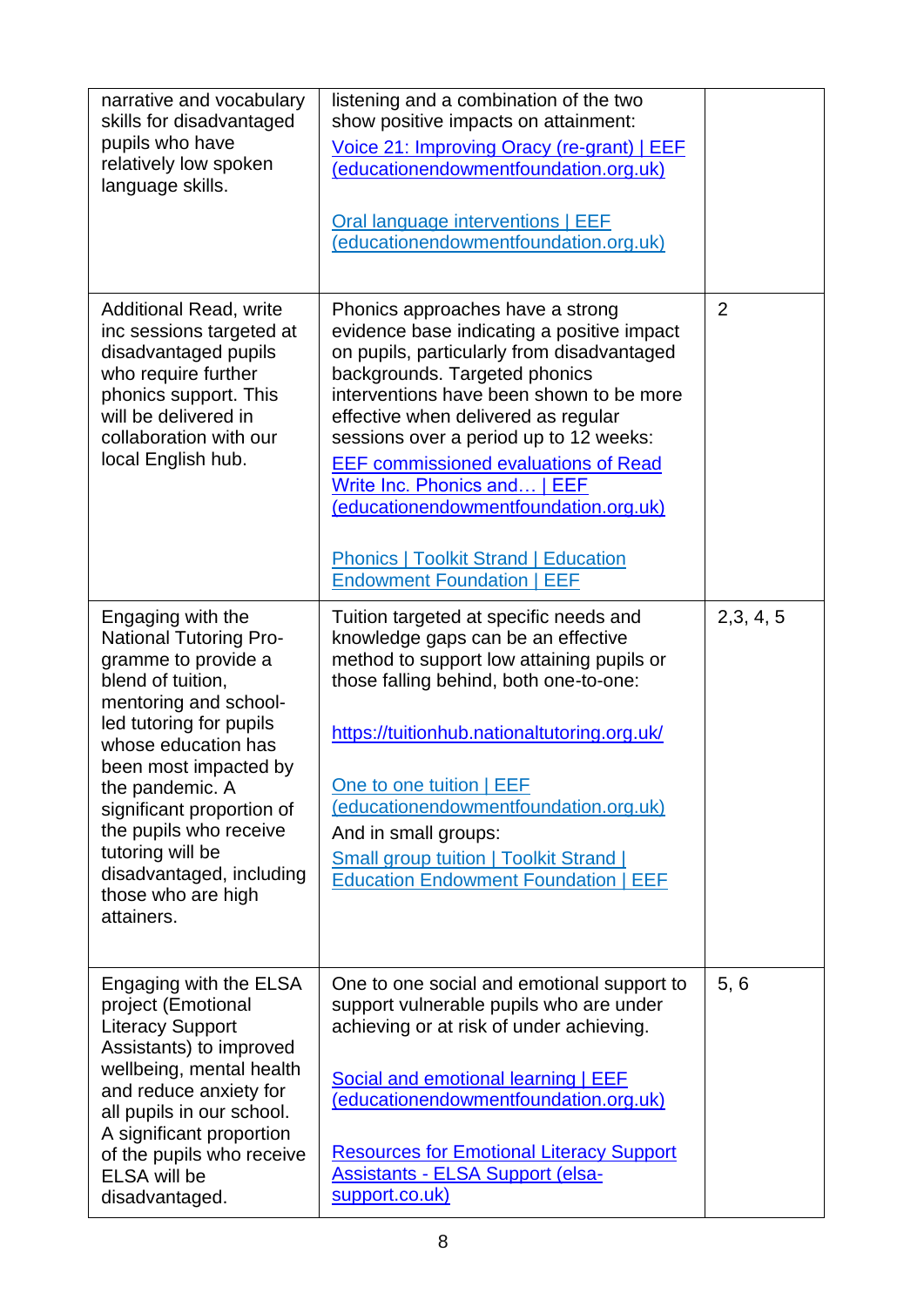### **Wider strategies (for example, related to attendance, behaviour, wellbeing)**

Budgeted cost: **£35,240**

| <b>Activity</b>                                                                                                                                                                                                    | <b>Evidence that supports this</b><br>approach                                                                                                                                                                                                                                                                                             | <b>Challenge</b><br>number(s)<br>addressed |
|--------------------------------------------------------------------------------------------------------------------------------------------------------------------------------------------------------------------|--------------------------------------------------------------------------------------------------------------------------------------------------------------------------------------------------------------------------------------------------------------------------------------------------------------------------------------------|--------------------------------------------|
| PSHE approaches will be embedded<br>into routine educational practices<br>and supported by professional<br>development and training for staff.<br>'Jigsaw' will be a vehicle for this and<br>whole school approach | There is extensive evidence<br>associating childhood social<br>and emotional skills with<br>improved outcomes at school<br>and in later life (e.g., improved<br>academic performance,<br>attitudes, behaviour and<br>relationships with peers):<br><b>Primary and Secondary PSHE</b><br>lessons fulfilling RSE   Jigsaw<br><b>PSHE Ltd</b> | 5, 6                                       |
| <b>Trained Mental Health Counsellors to</b><br>provide 1:1 counselling to identified<br>pupils                                                                                                                     | NHS funded programme to<br>support pupils mental health<br>and well-being.<br><b>Children and young people's</b><br>mental health services<br>(CYPMHS) - NHS<br>(www.nhs.uk)                                                                                                                                                               | 5,6                                        |
| Embedding principles of good<br>practice set out in the DfE's<br><b>Improving School Attendance</b><br>advice.<br>Attendance officer is in place to<br>improve attendance.                                         | The DfE guidance has been<br>informed by engagement with<br>schools that have significantly<br>reduced levels of absence and<br>persistent absence.<br><b>Knowsley Education have</b><br>implemented an attendance<br>strategy for all Knowsley<br>Schools.                                                                                | $\overline{7}$                             |
| Contingency fund for acute issues.                                                                                                                                                                                 | Based on our experiences and<br>those of similar schools to ours,<br>we have identified a need to set<br>a small amount of funding aside<br>to respond quickly to needs that<br>have not yet been identified.                                                                                                                              | All                                        |

### **Total budgeted cost: £174,330**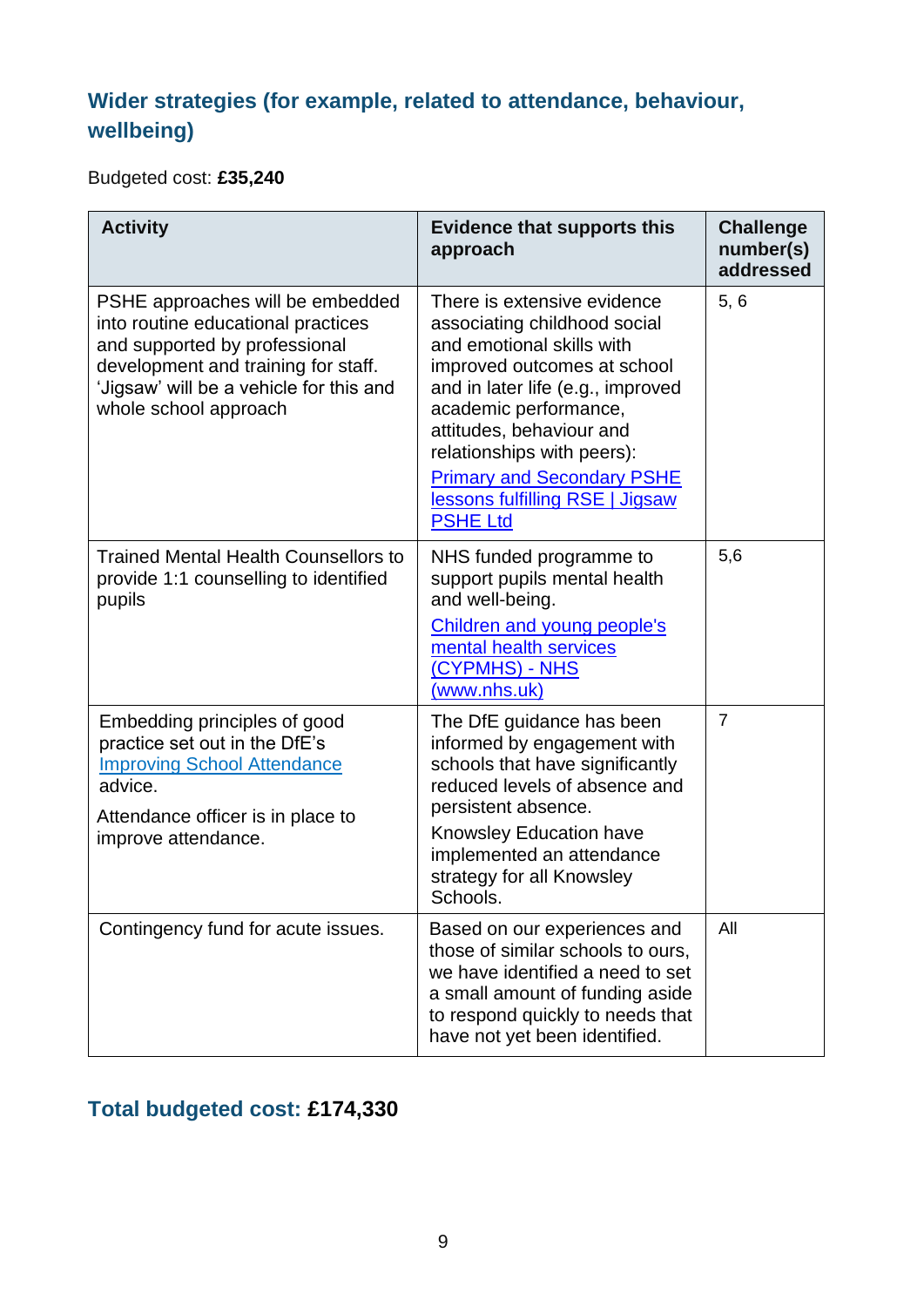## **Part B: Review of outcomes in the previous academic year**

#### **Pupil premium strategy outcomes**

This details the impact that our pupil premium activity had on pupils in the 2020 to 2021 academic year.

Our internal assessments during 2020/21 suggested that the performance of disadvantaged pupils was lower than in the previous 3 years in key areas of the curriculum. Despite progress made in previous year (2018-19), the outcomes we aimed to achieve in our previous strategy by the end of 2020/21 were therefore not fully realised.

Our assessment of the reasons for these outcomes points primarily to Covid-19 impact, which disrupted all our subject areas to varying degrees. As evidenced in schools across the country, school closure was most detrimental to our disadvantaged pupils, and they were not able to benefit from our pupil premium funded improvements to teaching and targeted interventions to the degree we had intended. The impact was mitigated by our resolution to maintain a high-quality curriculum, including during periods of partial closure, which was aided by use of online resources such as those provided by Oak National Academy and the use of Class Dojo and Zoom. A survey of our school community in September 2020, highlighted that many parents preferred paper-based resources for home learning.

Overall attendance in 2020/21 was lower than in the preceding 3 years at 93.1%. Disadvantaged overall attendance was 85.78% During national lockdown when key worker and vulnerable pupils were expected to attend school, disadvantaged pupils' attendance rose by 23% during the second half term (2021) as more vulnerable pupils were encouraged to attend. Overall gaps are larger than in previous years, which is why attendance is a focus of our current plan.

Our assessments and observations indicated that pupil behaviour, wellbeing and mental health were significantly impacted last year, primarily due to COVID-19-related issues. The impact was particularly acute for disadvantaged pupils. We used pupil premium funding to provide wellbeing support for all pupils, and targeted interventions where required. We are building on that approach with the activities detailed in this plan.

### **Externally provided programmes**

| <b>Programme</b> | <b>Provider</b> |
|------------------|-----------------|
|                  |                 |